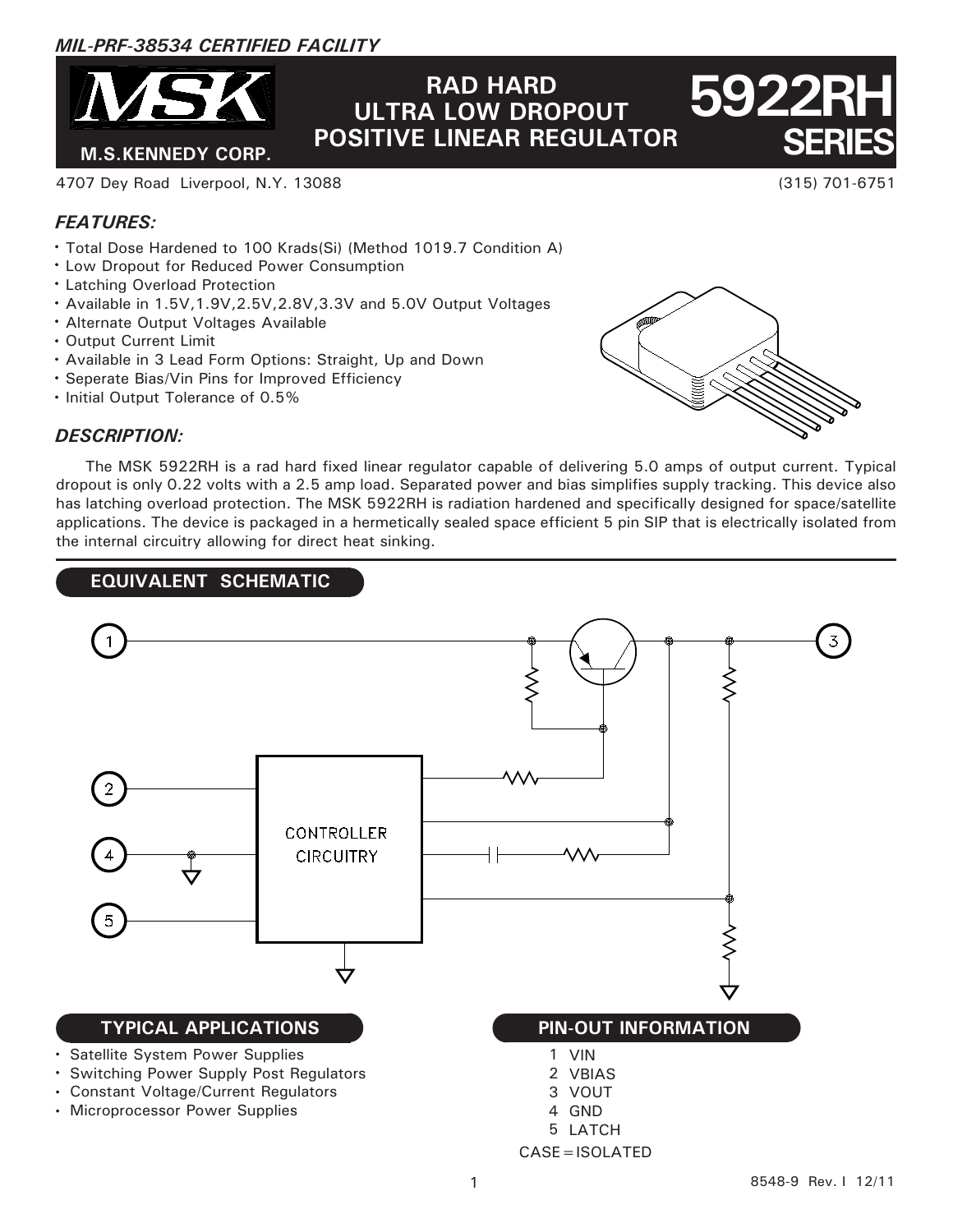# **ABSOLUTE MAXIMUM RATINGS**

| +VBAS Bias Supply Voltage + 10V TsT Storage Temperature Range -65°C to +150°C |                                                                          |  |  |  |  |  |
|-------------------------------------------------------------------------------|--------------------------------------------------------------------------|--|--|--|--|--|
|                                                                               | +V <sub>IN</sub> Supply Voltage +10V TLD Lead Temperature Range 300°C    |  |  |  |  |  |
|                                                                               | $\text{low}$ Output Current $\textcircled{2}$ 5A (10 Seconds)            |  |  |  |  |  |
|                                                                               | Tc Case Operating Temperature Range The Power Dissipation. See SOA Curve |  |  |  |  |  |
|                                                                               | MSK5922K/H RH. 55°C to +125°C Tc Junction Temperature 150°C              |  |  |  |  |  |
|                                                                               |                                                                          |  |  |  |  |  |

8

# **ELECTRICAL SPECIFICATIONS**

- Storage Temperature Range -65°C to +150°C  $T<sub>ST</sub>$
- Lead Temperature Range . . . . . . . . . 300°C **TLD**
- (10 Seconds) Power Dissipation. . . . . . . . See SOA Curve P<sub>D</sub>
- T<sub>c</sub>

| <b>Parameter</b>                                                                     | <b>Test Conditions</b> $(1)$ $(9)$ $(1)$    |                       | <b>Group A</b> | <b>MSK5922K/H RH</b>     |                          | <b>MSK5922RH</b>         |                          |                          | <b>Units</b>             |                |
|--------------------------------------------------------------------------------------|---------------------------------------------|-----------------------|----------------|--------------------------|--------------------------|--------------------------|--------------------------|--------------------------|--------------------------|----------------|
|                                                                                      |                                             |                       | Subgroup       | Min.                     | Typ.                     | Max.                     | Min.                     | Typ.                     | Max.                     |                |
| Input Voltage Range (2)                                                              | $10mA \leq IOUT \leq 1.0A$                  |                       |                | Note 10                  | $\sim$                   | 6.5                      | Note 10                  | $\sim$                   | 6.5                      | $\vee$         |
| Input Bias Voltage 2<br>$VBIAS \geq VIN$                                             |                                             | 1, 2, 3               | 2.9            | 5.0                      | 6.5                      | 2.9                      | 5.0                      | 6.5                      | $\vee$                   |                |
| <b>Quiescent Current</b><br>$\ln x + \ln x$ , VBIAS = VIN = 6.5V, Not including lout |                                             |                       | 1, 2, 3        | $\sim$                   | 14                       | 20                       |                          | 14                       | 20                       | mA             |
| $VBIAS = 6.5V$<br><b>Bias Current</b>                                                |                                             | 1, 2, 3               | $\sim$         | 2                        | 4                        | $\overline{\phantom{a}}$ | 2                        | 4                        | mA                       |                |
|                                                                                      |                                             |                       | $\mathbf{1}$   | $\overline{\phantom{a}}$ | ±0.1                     | ±0.5                     | $\overline{\phantom{a}}$ | ± 0.1                    | ±1.0                     | $\%$           |
| <b>Output Voltage Tolerance</b>                                                      | $V_{IN} = V_{OUT} + 1V$                     |                       | 2,3            | $\overline{\phantom{a}}$ |                          | ± 2.5                    |                          |                          | $\overline{\phantom{a}}$ | $\frac{0}{0}$  |
|                                                                                      | $I$ <sub>OUT</sub> = $1A$                   | <b>Post Radiation</b> | $\mathbf{1}$   | $\overline{\phantom{a}}$ | $\overline{\phantom{a}}$ | ±4.0                     | $\overline{\phantom{a}}$ | $\overline{\phantom{a}}$ | ±4.5                     | $\%$           |
| Line Regulation (9)                                                                  | $I$ out = 50 $mA$                           |                       | $\mathbf{1}$   | $\overline{\phantom{a}}$ | ± 0.1                    | ±0.50                    | $\overline{a}$           | 0.01                     | ±0.60                    | $\%$           |
|                                                                                      | $V$ OUT + 0.4V $\leq$ VIN $\leq$ 6.5V       |                       | 2,3            | $\overline{a}$           |                          | ± 2.5                    |                          | $\overline{\phantom{a}}$ | $\sim$                   | $\%$           |
| Load Regulation (9)                                                                  | $50mA \leq$ lout $\leq 3.0A$                |                       | $\mathbf{1}$   | $\sim$                   | $\pm 0.06$               | ±0.80                    | $\overline{a}$           | 0.06                     | ±1.0                     | $\%$           |
| $V_{IN} = V_{OUT} + 1V$                                                              |                                             |                       | 2,3            | $\sim$                   |                          | ± 2.5                    |                          |                          | $\overline{a}$           | $\%$           |
|                                                                                      | Delta $V$ out = 1%<br>Pin $5$ (Latch) = GND | $I$ out = 2.5A        | $\mathbf{1}$   | $\sim$                   | 0.22                     | 0.40                     | $\overline{a}$           | 0.22                     | 0.45                     | $\vee$         |
| Dropout Voltage (1)                                                                  |                                             |                       | 2,3            | $\sim$                   | 0.26                     | 0.40                     |                          | $\overline{a}$           | $\sim$                   | $\vee$         |
|                                                                                      |                                             | $I$ out = 0.5A        | $\mathbf{1}$   | $\sim$                   | 0.11                     | 0.30                     | $\overline{a}$           | 0.11                     | 0.30                     | $\vee$         |
|                                                                                      |                                             |                       | 2,3            | $\sim$                   | 0.12                     | 0.30                     | $\overline{\phantom{a}}$ | $\sim$                   | $\sim$                   | $\vee$         |
| Output Current Limit (7) (9)                                                         | VIN = VOUT + 1V Overcurrent Latch Up        |                       | $\mathbf{1}$   | 3.0                      | $\overline{\phantom{a}}$ | 5                        | 3.0                      | $\overline{a}$           | 5                        | Α              |
|                                                                                      |                                             |                       | 2,3            | 3.0                      | $\overline{\phantom{a}}$ | 5                        |                          | $\overline{a}$           | $\overline{\phantom{a}}$ | Α              |
| Ripple Rejection 2                                                                   | $f = 120$ Hz                                |                       | 4              | 65                       | $\overline{\phantom{a}}$ | $\overline{\phantom{a}}$ | 65                       | $\overline{a}$           | $\overline{\phantom{a}}$ | dB             |
|                                                                                      | $I$ out = 50m $A$                           |                       | 5,6            | 65                       | $\overline{\phantom{a}}$ | $\overline{\phantom{a}}$ |                          |                          | $\overline{\phantom{a}}$ | dB             |
| (2)<br>Junction to Case @ 125°C Output Device<br><b>Thermal Resistance</b>           |                                             |                       |                |                          | 2.2                      | 3.0                      | $\overline{\phantom{a}}$ | 2.2                      | 3.5                      | $^{\circ}$ C/W |

| <b>PART NUMBER</b> | <b>OUTPUT VOLTAGE</b> |
|--------------------|-----------------------|
| MSK5922-1.5        | $+1.5V$               |
| MSK5922-1.9        | $+1.9V$               |
| MSK5922-2.5        | $+2.5V$               |
| MSK5922-2.8        | $+2.8V$               |
| MSK5922-3.3        | $+3.3V$               |
| MSK5922-5.0        | $+5.0V$               |

#### *NOTES:*

1 Unless otherwise specified, VIN=VOUT+1V, VBIAS=5V and IOUT=10mA. See figure 2 for typical test circuit.

2 Guaranteed by design but not tested. Typical parameters are representative of actual device performance but are for reference only.

- 3 Industrial grade devices shall be tested to subgroups 1 and 4 unless otherwise requested.
- 4 Military grade devices ("H" and "K" suffix) shall be 100% tested to subgroups 1,2,3 and 4.
- 5 Subgroup 5 and 6 testing available upon request.
- 6 Subgroup  $1,4$  TC = +25°C
- Subgroup  $2,5$  TC = +125°C
- 
- 7 Subgroup 3,6 TA = -55°C<br>Output current limit is dependent upon the values of VIN and VOUT. See Figure 1 and typical performance curves. Output current limit is dependent upon the values of VIN and VOUT. See Figure 1 and typical performance curves.
- 8 Continuous operation at or above absolute maximum ratings may adversely effect the device performance and/or life cycle.
- 9 10 VIN shall be as specified or VIN min., whichever is greater.
- With VBIAS (Pin 2) connected to a separate source, VIN MIN is VOUT+VDROPOUT; see dropout specifications and performance curves.
- 11 Saturation voltage varies with load. See typical performance curves. Latch Pin=GND to prevent latch off during testing, see latch pin description.
- 12 Pre and post irradiation limits, at  $+25^{\circ}$ C, up to 100Krad TID, are identical unless otherwise specified.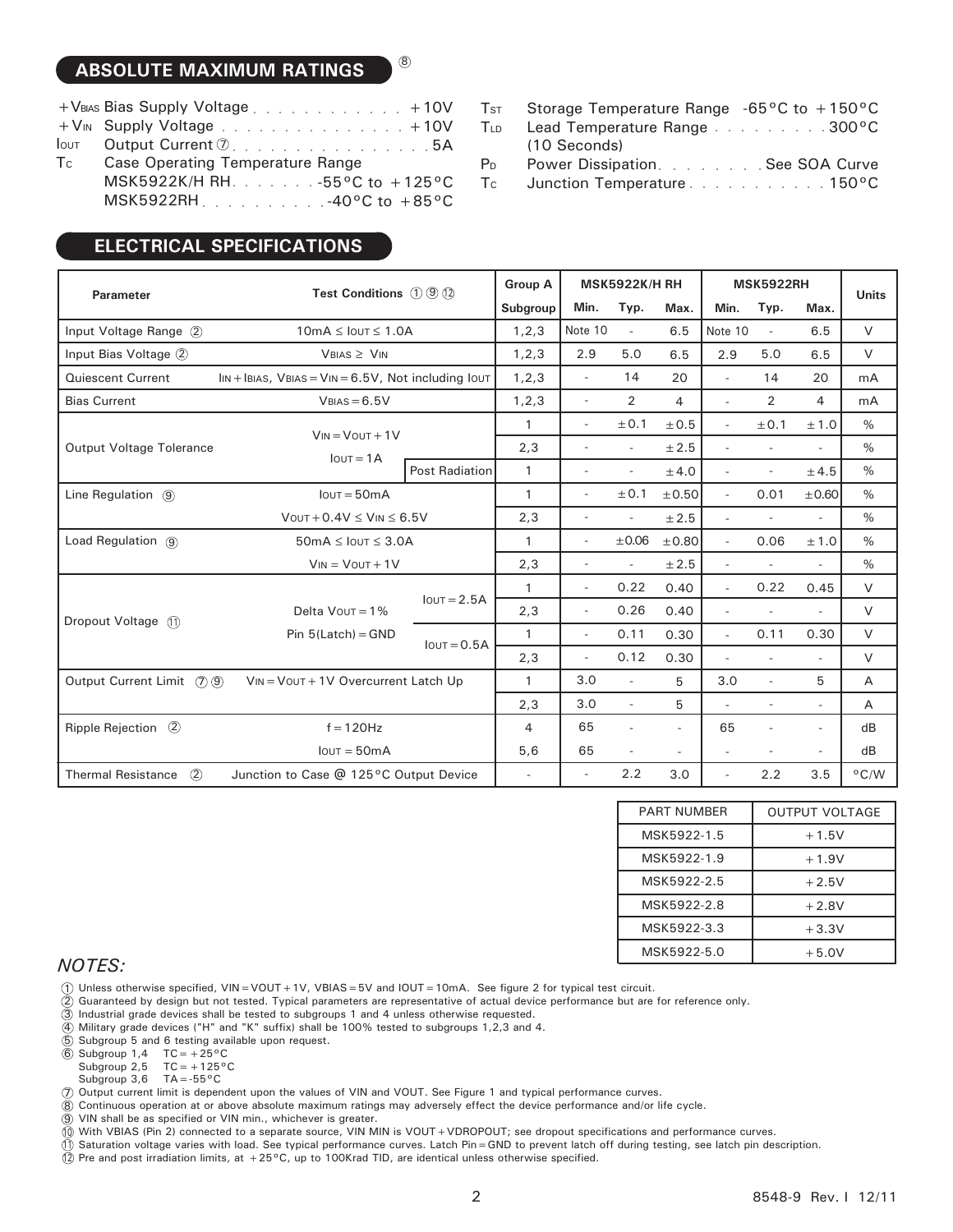## *PIN FUNCTIONS*

**VIN -** This pin provides the input power connection to the MSK 5922RH. This is the supply that will be regulated to the output. Input voltage range is VOUT + VDROPOUT to 6.5V.

**VBIAS -** This pin provides power to all internal circuitry including bias, start-up, thermal limit and overcurrent latch. VBIAS voltage range is 2.9V to 6.5V. VBIAS should be kept greater than or equal to VIN.

**LATCH -** The MSK 5922RH LATCH pin is used for both current limit and thermal limit. A capacitor between the LATCH pin and ground sets a time out delay in the event of an over current or short circuit condition. In the event of an overcurrent condition, output short circuit or dropout condition, the pass transistor and drive circuit will saturate and initiate the latch timing circuit.The capacitor is charged to approximately 1.6V from a 7.2μA (nominal) current source. Exceeding the thermal limit charges the latch capacitor from a larger current source for a near instant shutdown. Once the latch capacitor is charged the device latches off until the latch is reset. Momentarily pull the LATCH pin low, or cycle the power to reset the latch. Cycling the bias power disables the device during the reset operation. Pulling the LATCH pin low immediately enables the device for as long as the LATCH pin is held low plus the time delay to re-charge the latch capacitor whether or not the fault has been corrected. Disable the latch feature by tying the LATCH pin low. With the LATCH pin held low the thermal limit feature is disabled and the current limit feature will force the output voltage to droop but remain active if excessive current is drawn.

**GND -** Internally connected to ground, this pin should be connected externally by the user to the circuit ground.

**VOUT -** This is the output pin for the device.

#### *INPUT POWER SUPPLY BYPASSING*

 To maximize transient response and minimize power supply transients it is recommended that two  $47\mu$ F tantalum capacitors are connected between VIN and ground. A  $0.1\mu$ F ceramic capacitor should also be used for high frequency bypassing. See typical application circuit.

# *OUTPUT CAPACITOR SELECTION*

 Low ESR output capacitors are required to maintain regulation and stability. Four CWR29FB227 (AVX PN TAZH227K010L) tantalum capacitors in parallel with ceramic decoupling capacitors  $(0.1 \mu$ F typical) provides sufficient gain and phase margin for most applications. The maximum ESR specification for the CWR29FB227 capacitor is 180mΩ at 100kHz and is sufficient for many applications. MSK has found through full WCCA that screening for a maximum ESR of  $57 \text{m}\Omega$  ensures EOL stability criteria to be met for many applications with the most stringent requirements. The typical ESR of the TAZH227K010L from AVX is 49mΩ . Analysis of the final design is recommended to ensure stability requirements are met.

#### *START UP OPTIONS*

 The MSK 5922RH starts up and begins regulating immediately when VBIAS and VIN are applied simultaneously. Applying VBIAS before VIN starts the MSK 5922RH up in a disabled or latched state. When starting in a latched state the device output can be enabled by pulling the latch pin low to drain the latch capacitor. Hold the latch pin low and release after VIN comes up to ensure automatic startup when applying VBIAS before VIN. The basic circuit below can be adapted to a variety of applications for automatic start up when VBIAS rises before VIN.



#### *START UP CURRENT*

 The MSK 5922RH sinks increased current during startup to bring up the output voltage. Reference the "Saturated Drive Current vs. Input Voltage" graph in the typical performance curves of this data sheet and the "Understanding Startup Surge Current With MS Kennedy's RH1573 Based Rad Hard LDO Regulators" application note in the application notes section of the MS Kennedy Web site for more information.

**http://www.mskennedy.com/**

#### *OVERCURRENT LATCH-OFF/LATCH PIN CAPACITOR SELECTION*

 As previously mentioned, the LATCH pin provides over current/output short circuit protection with a timed latch-off circuit. Reference the LATCH pin description note. The latch off time out is determined with an external capacitor connected from the LATCH pin to ground. The time-out period is equal to the time it takes to charge this external capacitor from 0V to 1.6V. The latch charging current is provided by an internal current source. This current is a function of bias voltage and temperature (see latch charging current curve). For instance, at 25°C, the latch charging current is  $7.2\mu$ A at VBIAS = 3V and  $8\mu$ A at  $VBIAS=6.5V.$ 

 In the latch-off mode, some additional current will be drawn from the bias supply. This additional latching current is also a function of bias voltage and temperature (see typical performance curves).

 The MSK 5922RH current limit function is directly affected by the input and output voltages. Custom current limit is available; contact the factory for more information.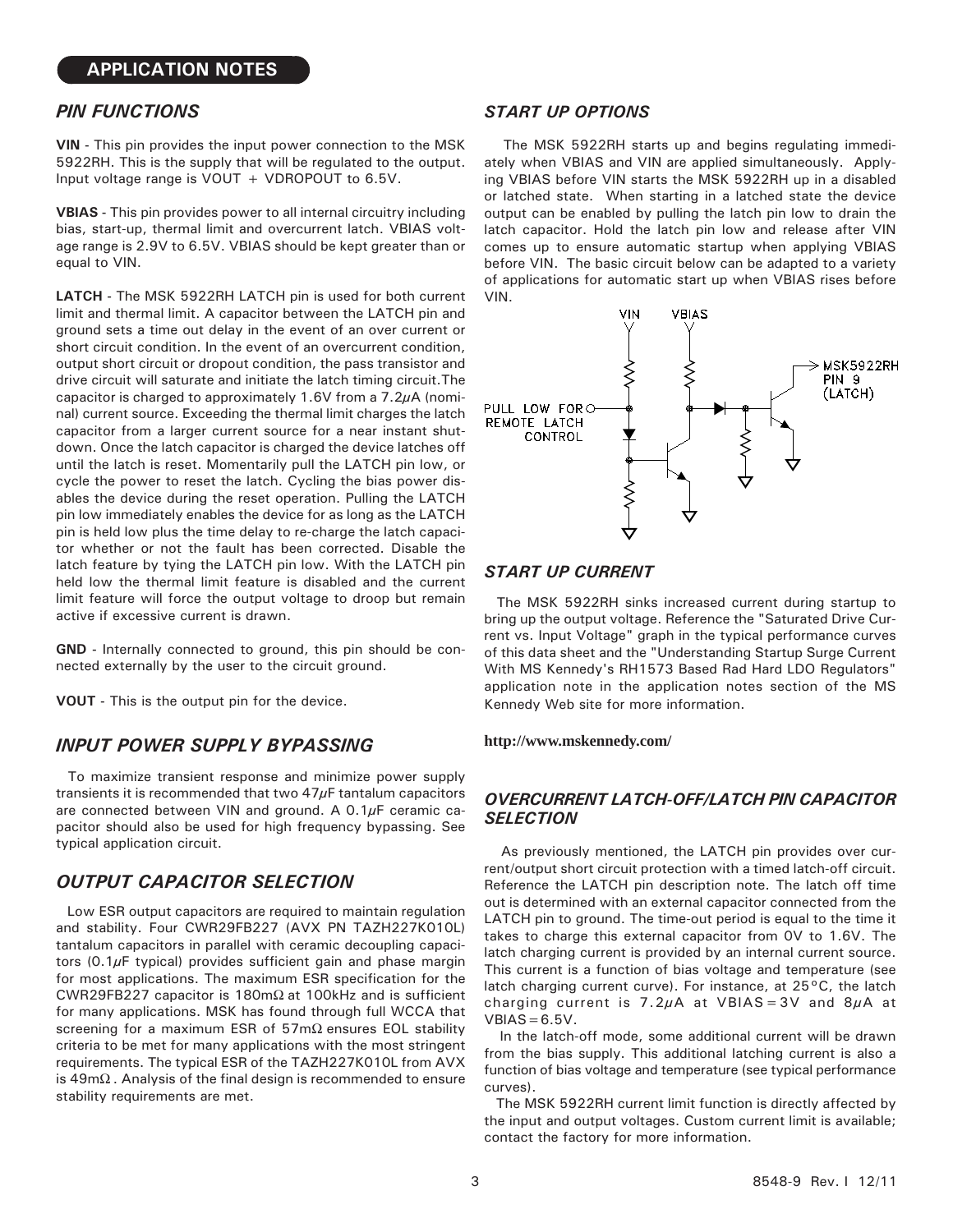#### **APPLICATION NOTES CONT.**

#### *THERMAL LIMITING*

 The MSK 5922RH control circuitry has a thermal shutdown temperature of approximately 150°C. This thermal shutdown can be used as a protection feature, but for continuous operation, the junction temperature of the pass transistor must be maintained below 150°C. Proper heat sink selection is essential to maintain these conditions. Exceeding the thermal limit activates the latch feature of the MSK 5922RH. Momentarily pull the latch pin low or cycle the power to reset the latch.

#### *HEAT SINK SELECTION*

 To select a heat sink for the MSK 5922RH, the following formula for convective heat flow may be used.

#### *Governing Equation:*

 $TJ = PD X (R\theta JC + R\theta CS + R\theta SA) + TA$ 

Where

 $TJ =$  Junction Temperature PD = Total Power Dissipation RθJC = Junction to Case Thermal Resistance RθCS = Case to Heat Sink Thermal Resistance RθSA = Heat Sink to Ambient Thermal Resistance TA = Ambient Temperature

Power Dissipation =  $(V_{IN}-V_{OUT})$  x  $I_{OUT}$ 

 Next, the user must select a maximum junction temperature. The absolute maximum allowable junction temperature is 150°C. The equation may now be rearranged to solve for the required heat sink to ambient thermal resistance (RθSA).

#### *Example:*

An MSK 5922-2.5RH is connected for  $V_{\text{IN}} = +3.3V$  and  $V$ <sup>OUT</sup> =  $+2.5V$ . IoUT is a continuous 3A DC level. The ambient temperature is  $+25^{\circ}$ C. The maximum desired junction temperature is  $+125\degree$ C.

 $R$ θJC=3.0°C/W and  $R$ θCS=0.15°C/W for most thermal greases

> Power Dissipation =  $(3.3V-2.5V) \times (3A)$  $= 2.4$  Watts

Solve for RθSA:

$$
R\theta SA = \left[\frac{125\,^{\circ}\text{C} - 25\,^{\circ}\text{C}}{2.4\text{W}}\right] - 3.0\,^{\circ}\text{C/W} - 0.15\,^{\circ}\text{C/W}
$$

$$
= 38.5\,^{\circ}\text{C/W}
$$

 In this example, a heat sink with a thermal resistance of no more than 38°C/W must be used to maintain a junction temperature of no more than 125°C.

### *TYPICAL APPLICATIONS CIRCUIT*



**FIGURE 2**

# *TOTAL DOSE RADIATION TEST PERFORMANCE*

 The MSK 5922RH is nearly identical to the MSK 5920RH. It is manufactured with the same materials and component lots that are used in and have been TID tested in the MSK 5920RH. The MSK5920RH TID radiation report is used to provide TID characterization data fo the MSK 5922RH.

 Radiation performance curves for TID testing have been generated for all radiation testing performed by MS Kennedy. These curves show performance trends throughout the TID test process and can be located in the MSK 5920RH radiation test report. The complete radiation test report is available in the RAD HARD PRODUCTS section on the MSK website.

**http://www.mskennedy.com/store.asp?pid=9951&catid=19680**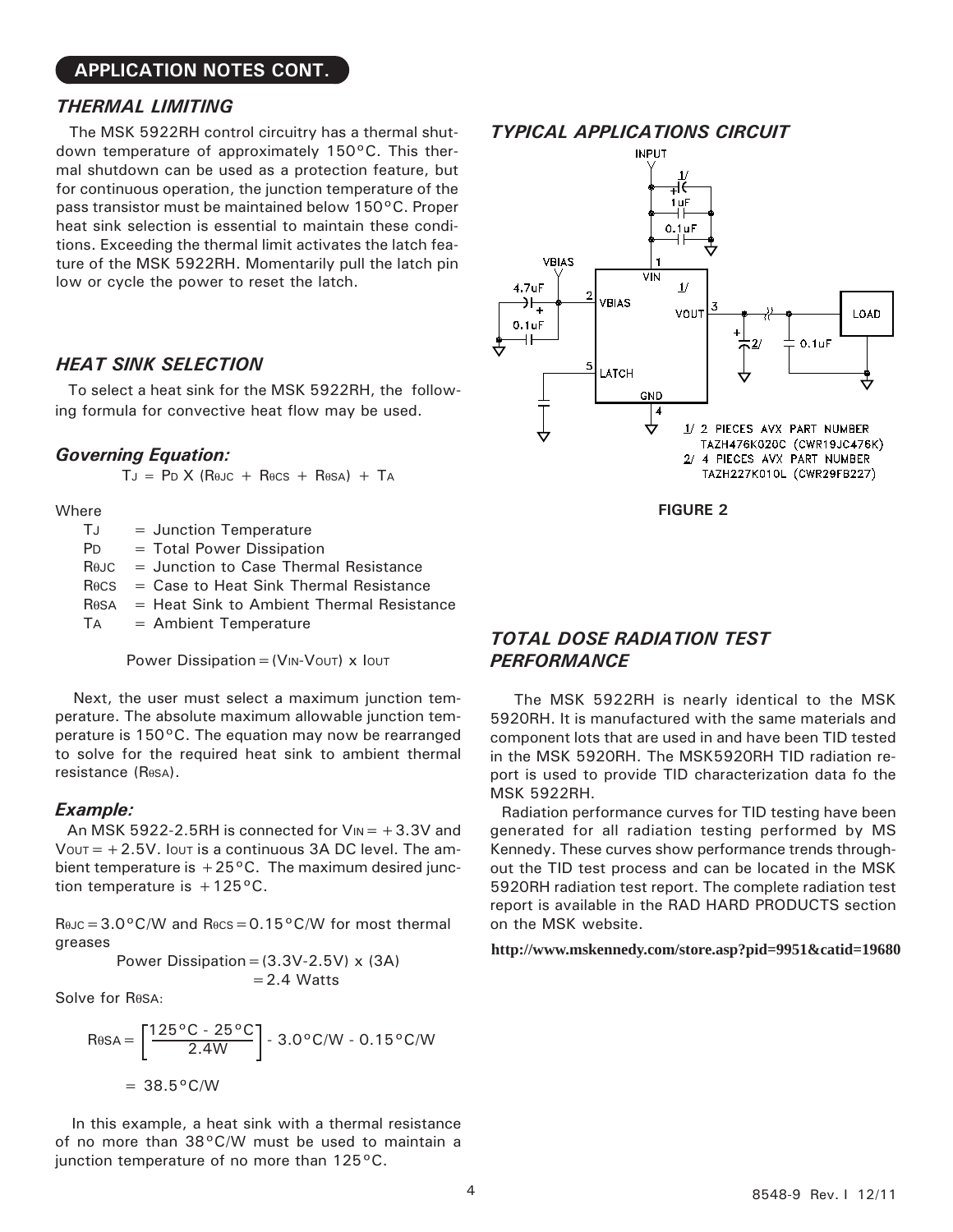# **TYPICAL PERFORMANCE CURVES**



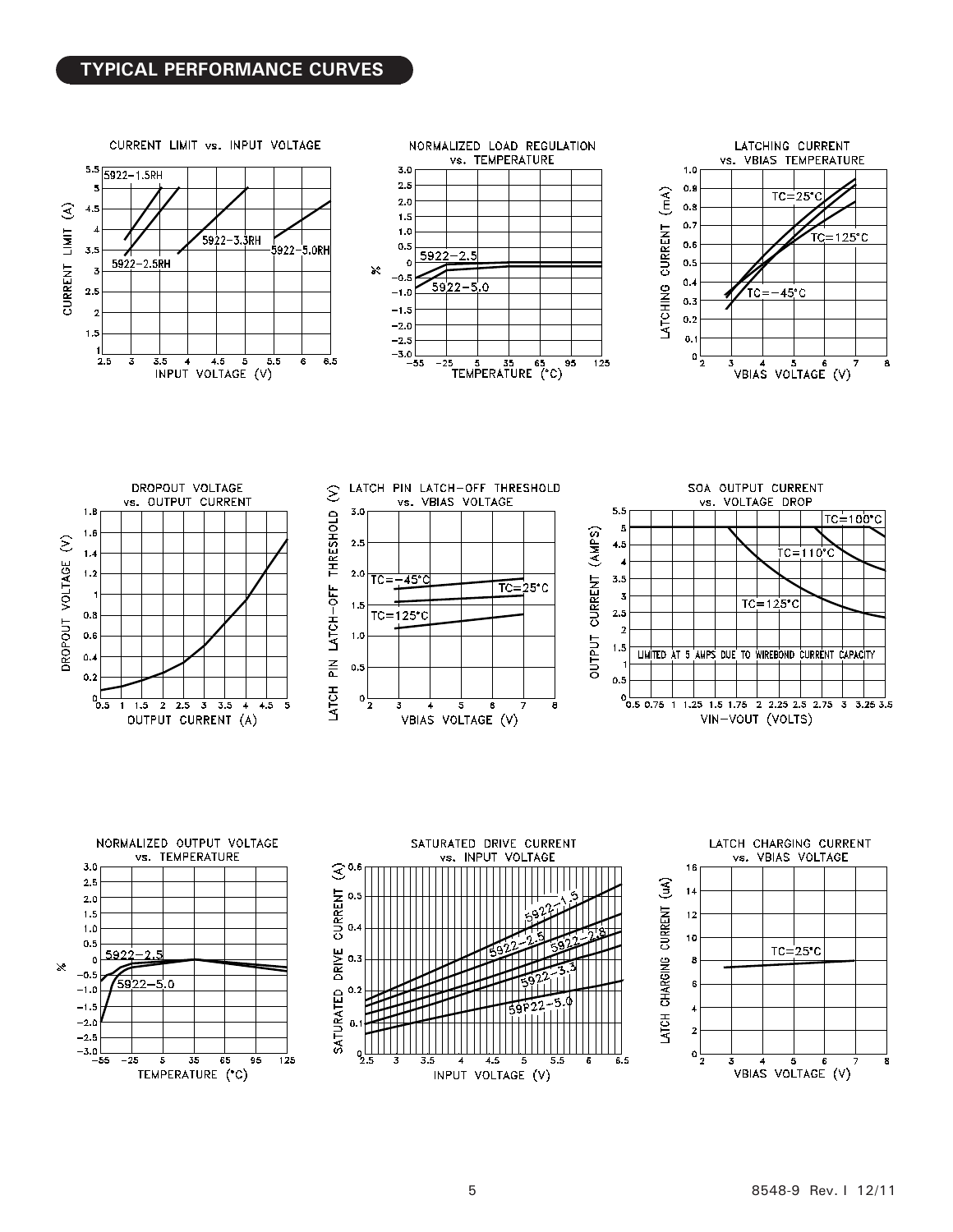### **TYPICAL PERFORMANCE CURVES**

### **GAIN AND PHASE RESPONSE**

**The gain and phase response curves are for the MSK typical application circuit and are representative of typical device performance, but are for reference only. The performance should be analyzed for each application to insure individual program requirements are met. External factors such as temperature, input and output voltages, capacitors, etc. all can be major contributors. Please consult factory for additional details.**